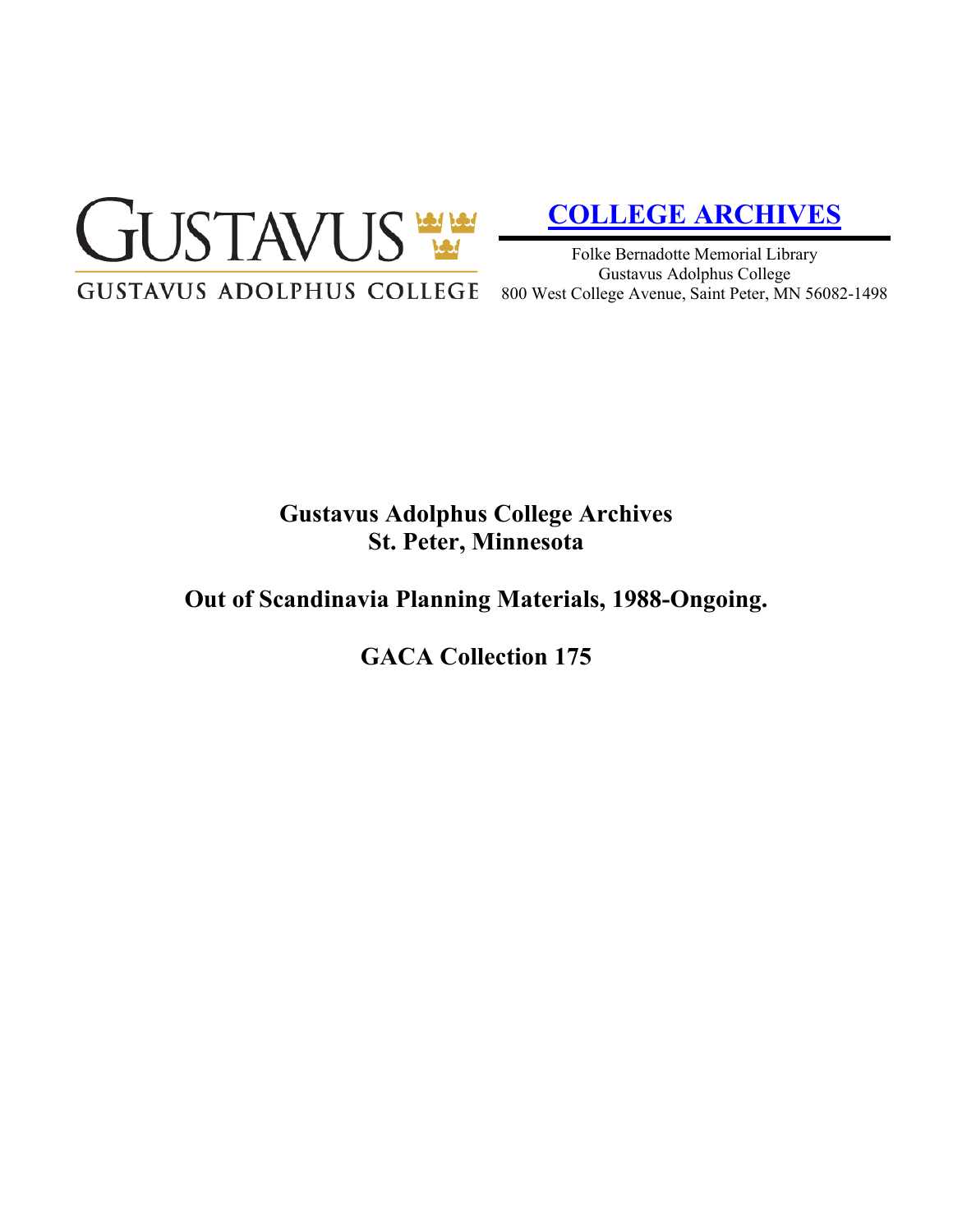#### **Out of Scandinavia Planning Materials, 1988-Ongoing. GACA Collection 175. 1 oversize Hollinger box, 1 Hollinger box, and digital media.**

### **ABSTRACT:**

The Out of Scandinavia Planning Materials collection contains correspondence, bibliographies, and publicity for this artists-in-residence program at Gustavus Adolphus College. Materials are mostly in English with the rest in Scandinavian languages. Presenter files may contain correspondence, bibliographies, biographies, schedules, and various information regarding the presenter and their stay on campus. This collection is arranged chronologically, then alphabetically. New materials will be added to this collection when acquired.

### **HISTORICAL NOTE:**

The Out of Scandinavia artist-in-residence program at Gustavus Adolphus College is an annual series established to recognize Scandinavian contributions to the general field of the arts. The program is a working collaboration between international studies, the Scandinavian Studies department and the Folke Bernadotte Memorial Library. In addition to the weeklong visit from the artist, the library will also buy their complete works, either in book or film formats.

List of visitors: 1989: Nils-Aslak Valkeapää (Sami) 1990: Herbjørg Wassmo (Norway) 1991: Ulla-Lena Lundberg (Finland) 1992: Per Olov Enquist (Sweden) 1993: No visitor 1994: Lars Löfgren (Sweden) 1995: Max von Sydow (Sweden) 1996: Theodor Kallifatides (Sweden) 1997: Einar Kárason (Iceland) 1998-1999: No visitor 2000: Linn Ullmann (Norway) 2001: No visitor 2002: Ylva Eggehorn (Sweden) 2003: Stewe Claeson (Sweden)

2004: No visitor 2005: Jonas Hassen Khemiri (Sweden) 2006: Arnaldur Indriðason (Iceland) 2007: No visitor 2008: Lars Löfgren (Sweden) 2009-2011: No Visitor 2012: Jonas Hassen Khemiri (Sweden) 2013: Johanna Sinisalo (Finland) 2014: Arne Dahl (Jan Arnald) (Sweden) 2015: Aase Berg (Sweden) 2016: Sofia Jannok (Sami) 2017: Pajtim Statovic (Finland) 2018-19: Dorthe Nors (Denmark) 2020/2021: Lawen Mohtadi (Sweden)

#### **RESTRICTIONS:**

There are no restrictions on use of this collection for research purposes. The researcher assumes full responsibility for observing all copyright, property, and libel laws as they apply.

Researchers must use collection in accordance with the policies of the College Archives, the Folke Bernadotte Memorial Library, and Gustavus Adolphus College.

#### **COLLECTION CITATION:**

Out of Scandinavia Planning Materials, 1988-Ongoing. GACA Collection 175. Gustavus Adolphus College Archives, St. Peter, Minnesota.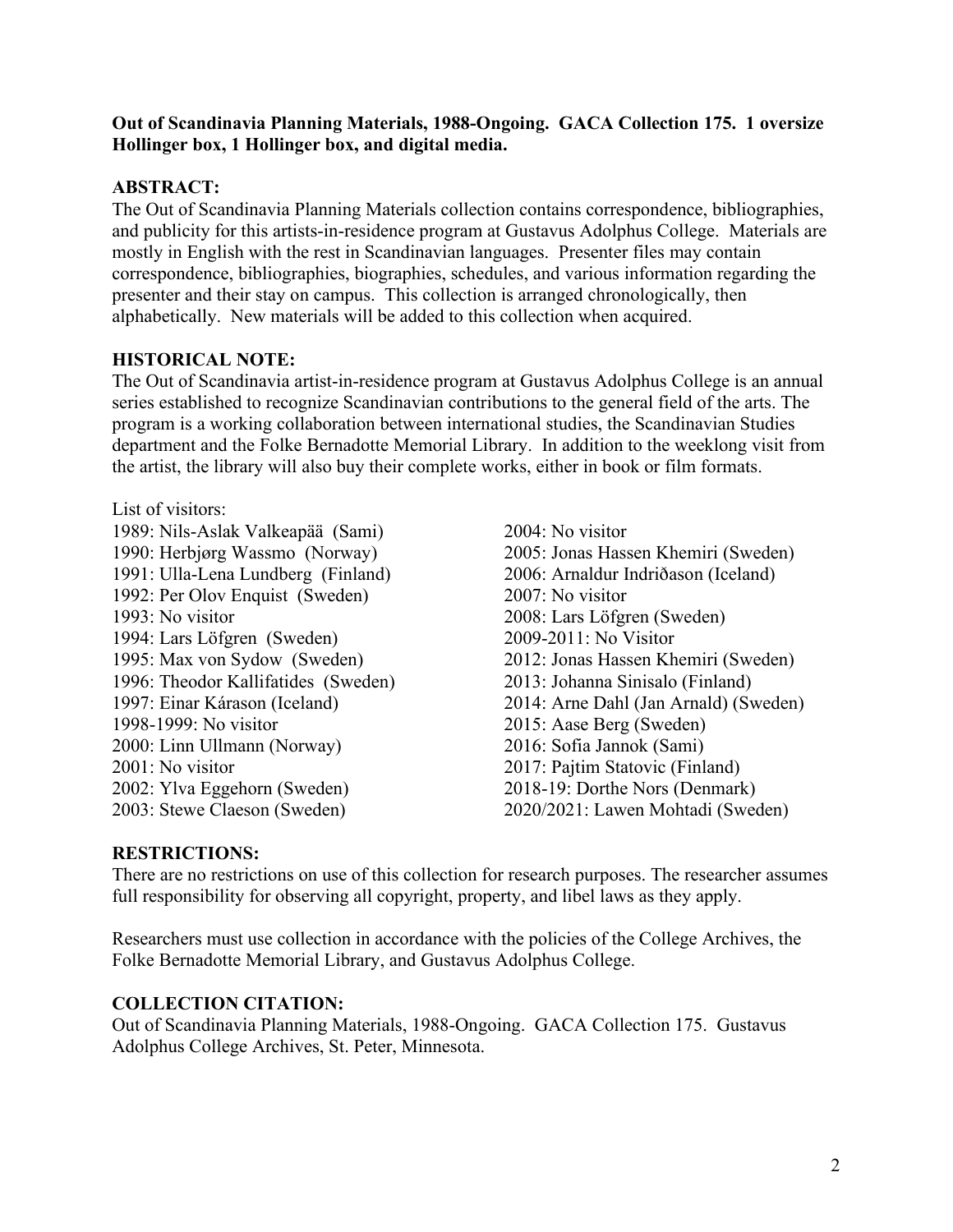#### **PROCESSED BY:**

Adrianna Darden processed this collection and developed the finding aid during November 2009.

Ben Przybilla, student worker, processed additional materials and updated the finding aid during September 2017.

#### **SUBJECT HEADINGS:**

Gustavus Adolphus College. Scandinavian Studies Department. Art -- Study and teaching. Arnald, Jan, 1963-. Berg, Aase, 1967-. Claeson, Stewe, 1942-. Dahl, Arne, 1963-. Eggehorn, Ylva, 1950-. Einar Kárason. Enquist, Per Olov. Indriðason, Arnaldur, 1961-. Jannok, Sofia, 1982-. Kallifatides, Theodor, 1938-. Khemiri, Jonas Hassen, 1978-. Löfgren, Lars, 1935-. Lundberg, Ulla-Lena, 1947-. Mohtadi, Lawen. Nors, Dorthe, 1970-. Sinisalo, Johanna, 1958-. Statovic, Pajtim, 1990-. Ullmann, Linn, 1966-. Valkeapää, Nils-Aslak, 1943-2001. Von Sydow, Max, 1929-. Wassmo, Herbjørg, 1942-.